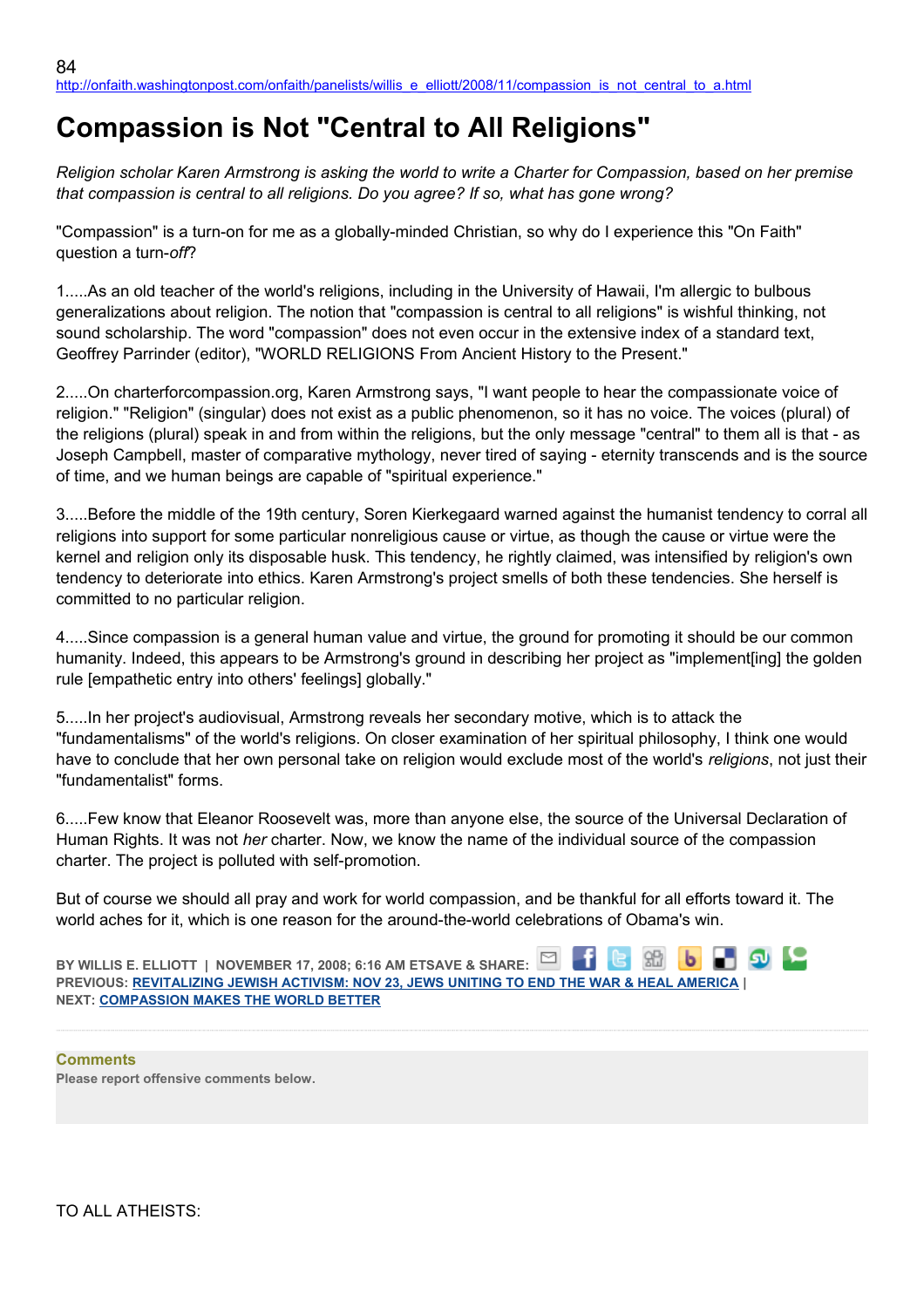WATCH THE GREATEST DEBATE OF THE 20TH CENTURY BETWEEN AN ATHEIST VERSUS A CATHOLIC.

IT IS A DEBATE BETWEEN CLARENCE DARROW THE FAMOUS SCOPE'S LAWYER WHO FACED WILLIAM JENNINGS BRYANT AND G.K. CHESTERTON.

SEE THE 30 MINUTE DOCUDRAMA AT 11:00 AM TODAY 11/19/0 TO ALL ATHEISTS:

WATCH THE GREATEST DEBATE OF THE 20TH CENTURY BETWEEN AN ATHEIST VERSUS A CATHOLIC.

IT IS A DEBATE BETWEEN CLARENCE DARROW THE FAMOUS SCOPE'S LAWYER WHO FACED WILLIAM JENNINGS BRYANT AND G.K. CHESTERTON.

SEE THE 30 MINUTE DOCUDRAMA AT 11:00 A.M. 11/19/08 ON THE LINK BELOW

## **<http://www.ewtn.com/audiovideo/index.asp>**

Christ said the two great commandments are "Love your neighbor as you love yourself, and as Christ loves you," and "Do unto others as you would have them do unto you." Augustine writes, "Lord you made us out of your love for us. Our hearts are restless, until we rest in thee." The end of human life is to be in God and God in us.

God made us out of His love for us and He made man to His own image and likeness. He made man to love the Good. That is why the greatest love we can have on earth is to love one another because we are made in the image of God.

Jesus said that there is no greater love for another than one who lays down his life for another. God so love man that He gave His Son up so that man may be saved from eternal darkness and death.

Moreover, before Jesus ascended into heaven, He gave us the Sermon on the Mount and the Beatitudes that directed man to love one another and the rewards that await you for doing so.

#### **<http://www.newadvent.org/bible/mat005.htm#verse3>**

In addition, God gave man the Ten Commandments that from the fourth to the tenth, they command man to be charitable to his neighbor by loving thy father and mother, not to lie, murder, commit adultery, or covet thy neighbor's wife or his goods.

In the end, man is made for love, and if he doesn't love others he ineluctably loves himself for his own self and that is a contradiction to his nature.

**POSTED BY: TTWSYFAMDGGAHJMJ1 | NOVEMBER 19, 2008 9:45 AM [REPORT OFFENSIVE COMMENT](mailto:blogs@washingtonpost.com?subject=On%20Faith%20Panelists%20Blog%20%20%7C%20%20TTWSYFAMDGGAHJMJ1%20%20%7C%20%20Compassion%20is%20Not)**

TO ALL ATHEISTS:

WATCH THE GREATEST DEBATE OF THE 20TH CENTURY BETWEEN AN ATHEIST VERSUS A CATHOLIC.

IT IS A DEBATE BETWEEN CLARENCE DARROW THE FAMOUS SCOPE'S LAWYER WHO FACED WILLIAM JENNINGS BRYANT AND G.K. CHESTERTON.

SEE THE 30 MINUTE DOCUDRAMA AT 11:00 AM TODAY 11/19/0 TO ALL ATHEISTS:

WATCH THE GREATEST DEBATE OF THE 20TH CENTURY BETWEEN AN ATHEIST VERSUS A CATHOLIC.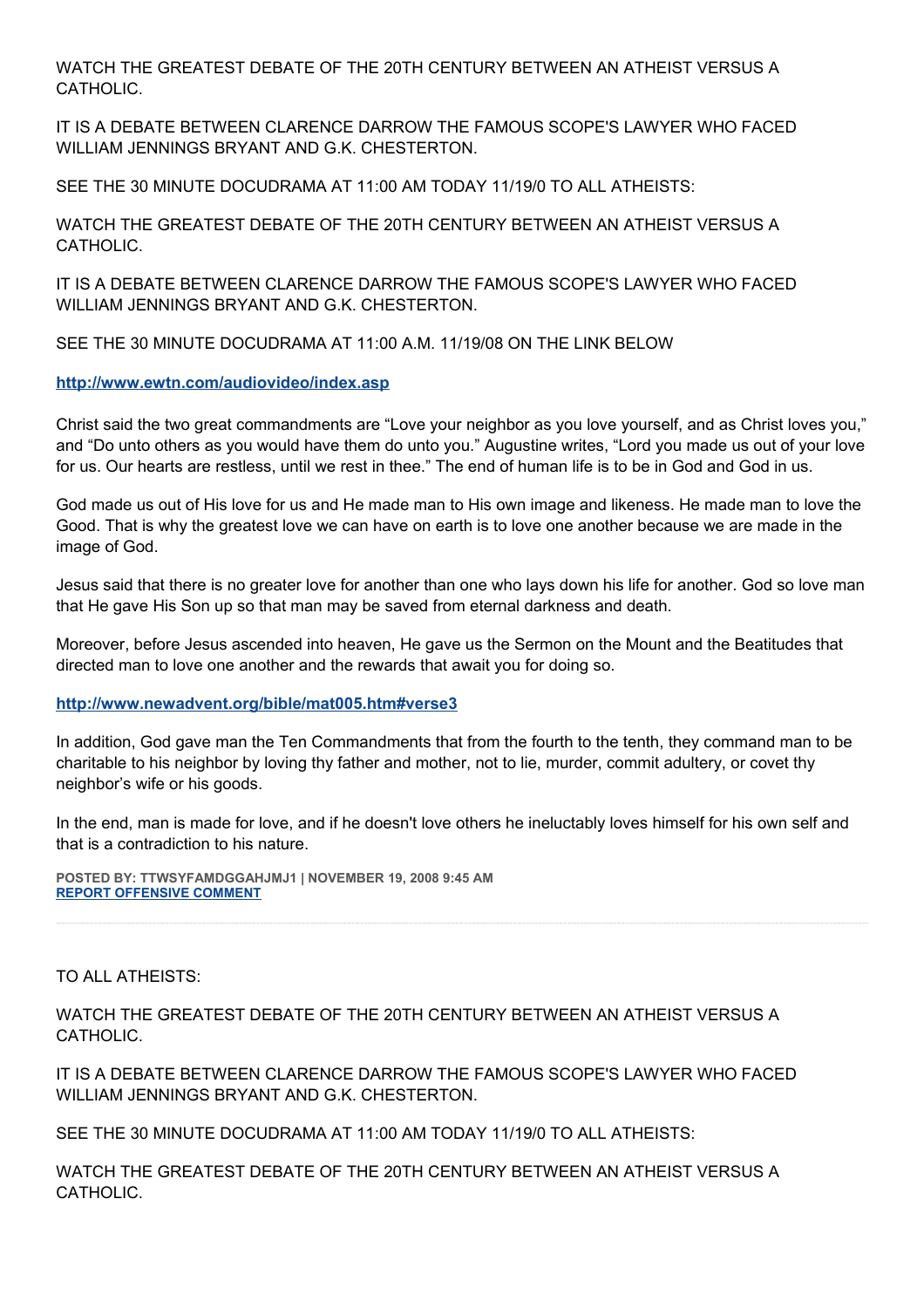## IT IS A DEBATE BETWEEN CLARENCE DARROW THE FAMOUS SCOPE'S LAWYER WHO FACED WILLIAM JENNINGS BRYANT AND G.K. CHESTERTON.

### SEE THE 30 MINUTE DOCUDRAMA AT 11:00 A.M. 11/19/08 ON THE LINK BELOW

#### **<http://www.ewtn.com/audiovideo/index.asp>**

Christ said the two great commandments are "Love your neighbor as you love yourself, and as Christ loves you," and "Do unto others as you would have them do unto you." Augustine writes, "Lord you made us out of your love for us. Our hearts are restless, until we rest in thee." The end of human life is to be in God and God in us.

God made us out of His love for us and He made man to His own image and likeness. He made man to love the Good. That is why the greatest love we can have on earth is to love one another because we are made in the image of God.

Jesus said that there is no greater love for another than one who lays down his life for another. God so love man that He gave His Son up so that man may be saved from eternal darkness and death.

Moreover, before Jesus ascended into heaven, He gave us the Sermon on the Mount and the Beatitudes that directed man to love one another and the rewards that await you for doing so.

#### **<http://www.newadvent.org/bible/mat005.htm#verse3>**

In addition, God gave man the Ten Commandments that from the fourth to the tenth, they command man to be charitable to his neighbor by loving thy father and mother, not to lie, murder, commit adultery, or covet thy neighbor's wife or his goods.

**POSTED BY: TTWSYFAMDGGAHJMJ1 | NOVEMBER 19, 2008 9:25 AM [REPORT OFFENSIVE COMMENT](mailto:blogs@washingtonpost.com?subject=On%20Faith%20Panelists%20Blog%20%20%7C%20%20TTWSYFAMDGGAHJMJ1%20%20%7C%20%20Compassion%20is%20Not)**

Frankly, Reverend, I'd rather appeal to the 'better angels of our natures.' Cause if you start saying there isn't a core of compassion in all religions, yours is the first to go.

**POSTED BY: PAGANPLACE | NOVEMBER 19, 2008 1:20 AM [REPORT OFFENSIVE COMMENT](mailto:blogs@washingtonpost.com?subject=On%20Faith%20Panelists%20Blog%20%20%7C%20%20Paganplace%20%20%7C%20%20Compassion%20is%20Not)**

#### Dr. Elliott:

I wonder that your essay engendered opposition. Armstrong appalls me, quite an achievement since I am a brown person. If I were Christian, I'd probably reference Niebuhr in this discussion. But being decidedly Jewish and an atheist, I shall turn to Emanuel Levinas. What is needed is an ethicist of ethics, and he is our man. Not to say his thinking ever was or is now, post mortem, outside of culture, no more so than "compassion."

I think you have been quite kind to Armstrong, whereas I have never been. I find her intellectually weak, semiliterate, saccharine, incoherent ooey gooey glopschtick.

**POSTED BY: FARNAZ2 | NOVEMBER 18, 2008 11:50 PM [REPORT OFFENSIVE COMMENT](mailto:blogs@washingtonpost.com?subject=On%20Faith%20Panelists%20Blog%20%20%7C%20%20Farnaz2%20%20%7C%20%20Compassion%20is%20Not)**

The title of your article is divisive and the remainder of the article follows the same route. Please go back into your hole. I thought we repudiated this form of ideology on Nov 4 2008

**POSTED BY: KINGOFKINGS1 | NOVEMBER 18, 2008 11:21 PM [REPORT OFFENSIVE COMMENT](mailto:blogs@washingtonpost.com?subject=On%20Faith%20Panelists%20Blog%20%20%7C%20%20Kingofkings1%20%20%7C%20%20Compassion%20is%20Not)**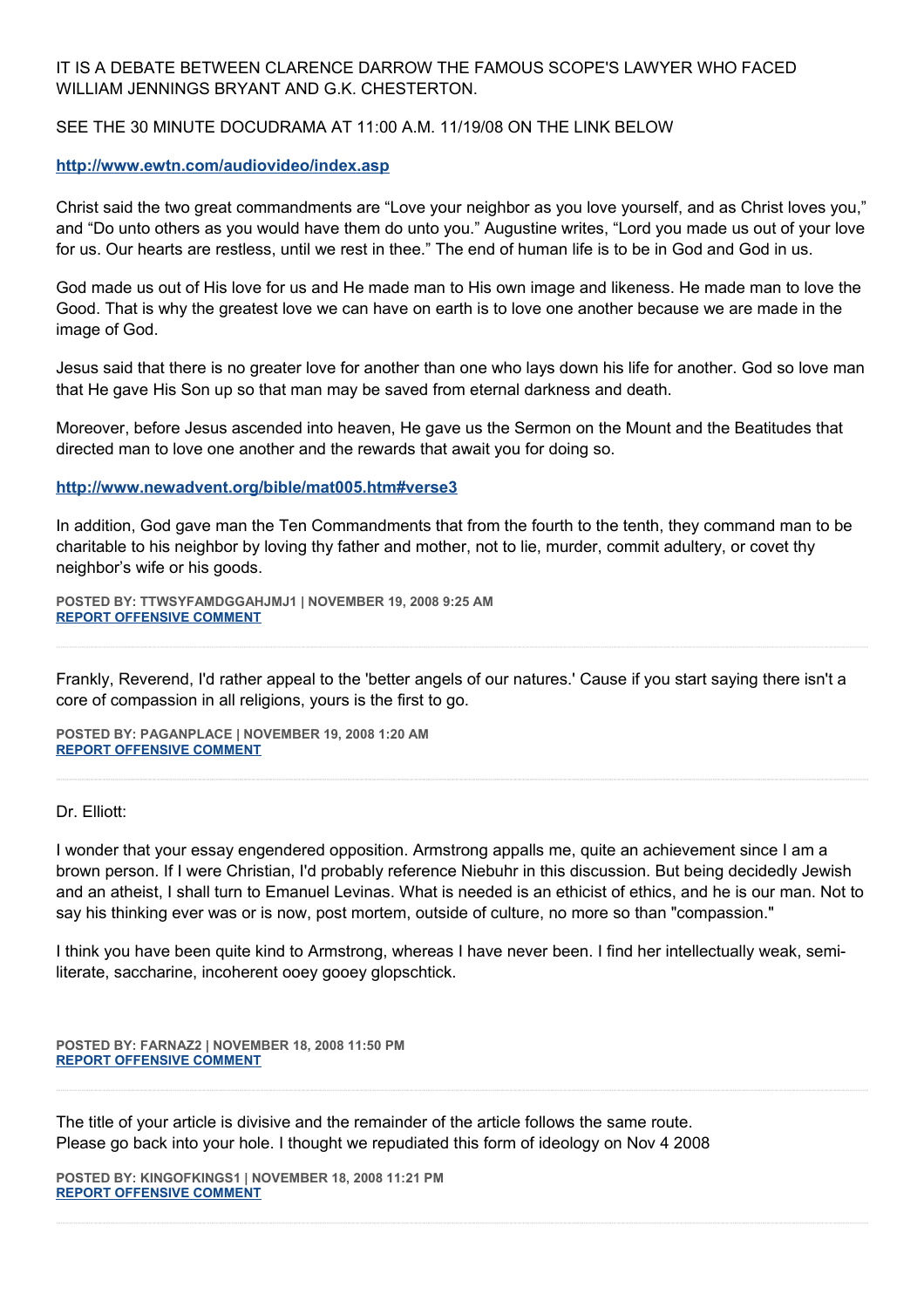The title of your article is divisive and the rest of your article is therefore not worth reading. Please go back into your hole.

**POSTED BY: KINGOFKINGS1 | NOVEMBER 18, 2008 11:07 PM [REPORT OFFENSIVE COMMENT](mailto:blogs@washingtonpost.com?subject=On%20Faith%20Panelists%20Blog%20%20%7C%20%20Kingofkings1%20%20%7C%20%20Compassion%20is%20Not)**

Dr. Elliott,

I just wanted to be clear that I do not negate your judgements of another. We judge. We have the idea that nonjudgementalism is better but do poorly living in that state.

Yet you are an authority in religious matters, and a member of this panel offering opinions, and it does not jibe for me the perceived contradiction between the concept of supporting compassion and inter-religious dialogue and the practice of negating the efforts of another to do that.

It appears more personal. Perhaps it is not. Perhaps she just wants to make a bucket of money off of those disaffected by mainstream religions. Hey, there is another article on religious opportunism on the forum... Not the first time. But I don't get that here, myself.

Best, Justin

**POSTED BY: JUSTILLTHEN | NOVEMBER 18, 2008 10:38 PM [REPORT OFFENSIVE COMMENT](mailto:blogs@washingtonpost.com?subject=On%20Faith%20Panelists%20Blog%20%20%7C%20%20justillthen%20%20%7C%20%20Compassion%20is%20Not)**

Dr. Elliott,

Thank you for your response in 'further clarifications'. I understand and appreciate your words reaching out toward commonality in all religions and gratitude for all efforts encouraging compassion... Yet, this effort by Mrs Armstrong IS an effort, and it has some possibility to be a rewarding one on some levels. You withhold support of it and so clearly do not have gratitude for all efforts, but judgement of some. You show clear distaste for her effort, having made the judgement that she is self promoting and using all religions toward her own ends. Your quote:

"But I cannot support any compaign based on false premise & endeavoring to corral "all religions" into promoting a personal cause."

I withhold judgement on it. I do not know. And in a way it does not matter. We all include ourselves and our beliefs in our work. You have noted a number of times what you have done in your career and that is normal. The question for me is "does it work to further peace?". Or to further dialogue on compassion. If she is a self promoter, and succeeds in furthering dialogue for peace, then I am all for her promotion.

Barak Obama promoted himself, and is about to put into action his plan for furthering this country. John McCain would be doing the same. Self promoters.

I wish her well with the concept... At least she is putting something into play.

3

Yes to this of yours, SPARROW4: "Compassion is an open field and no fence."

Does this mean that compassion is given or received without reservations? Again, it is my understanding that Jesus was not so selective in who He was compassion with.

**POSTED BY: JUSTILLTHEN | NOVEMBER 18, 2008 9:22 PM [REPORT OFFENSIVE COMMENT](mailto:blogs@washingtonpost.com?subject=On%20Faith%20Panelists%20Blog%20%20%7C%20%20justillthen%20%20%7C%20%20Compassion%20is%20Not)**

You actually already did, sir. My point is that taking someone else's statements out of context and not inviting them to present their \*own\* ideas means that you have essentially taken someone else's belief system and made it mean what you want it to mean. Pretty easy to do when the other person isn't there to open up an actual dialogue.

That's not the mark of a qualified teacher.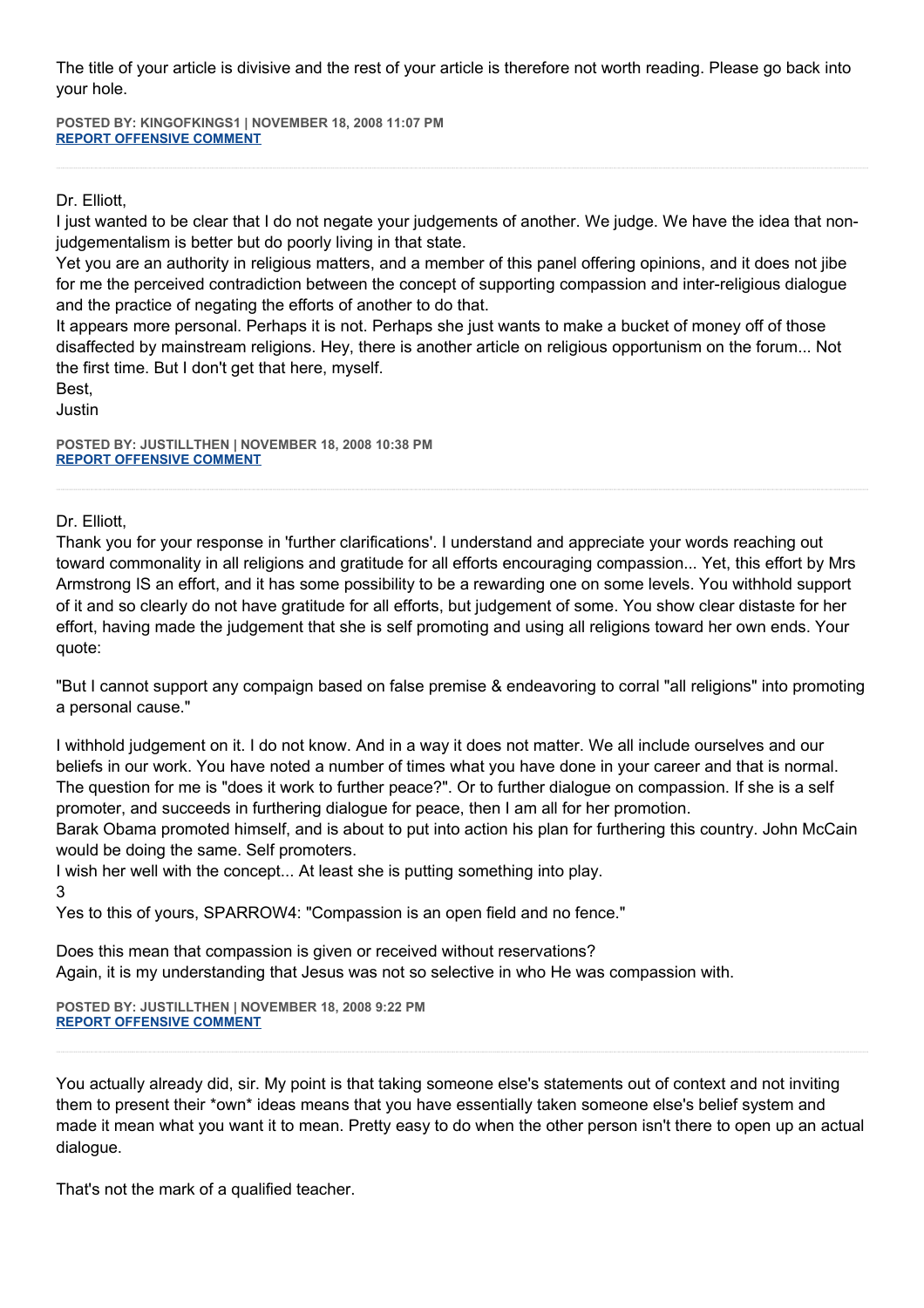Further Clarifications:

1

Thank you, SPARROW4, for your generous & accurate comment. I do indeed get angry at anyone who preaches virtue (in this case, compassion) while practicing falsehood (here, that this virtue is "central to all religions") & promoting self. And I'm not lothe to being "personal" about it.

At first, you experienced my anger as a turn-off on me & a shut-off on hearing my message. You were obedient to the American middle-class ethos of being "nice to everybody": no confrontation in the interest of truth or even love. I thank God & you that you are now beyond that, & can hear me.

2

JUSTILLTHEN, I'm with your concern that we all learn to see & appreciate what is common to all religions. To that end, at the University of Hawaii I taught a course titled "Religion and the Meaning of Human Existence." And my "On Faith" piece expressed gratitude for "all efforts" encouraging compassion. But I cannot support any compaign based on false premise & endeavoring to corral "all religions" into promoting a personal cause. 3

Yes to this of yours, SPARROW4: "Compassion is an open field and no fence."

4

MOKEY2: I agree that it would be "reprehensible" to make public use, without permission, of a personal name to support an idea or cause. I have never done so. Sorry I so wrote that you could misread me.

**POSTED BY: WILLIS E. ELLIOTT | NOVEMBER 18, 2008 3:50 PM [REPORT OFFENSIVE COMMENT](mailto:blogs@washingtonpost.com?subject=On%20Faith%20Panelists%20Blog%20%20%7C%20%20Willis%20E.%20Elliott%20%20%7C%20%20Compassion%20is%20Not)**

matthewbrensilver:

I am not certain the Mr. Elliott is "discerning the strained efforts to find a common sanity amongst religious traditions". Perhaps he is. And I would not doubt there is some validity to his assertion that Mrs. Armstrongs project has aspects of self-promotion. But he seems to go beyond simple criticism, as he is clearly doing, and into the realm of seeking to discredit the project. In his essay he writes:

"3.....Before the middle of the 19th century, Soren Kierkegaard warned against the humanist tendency to corral all religions into support for some particular nonreligious cause or virtue, as though the cause or virtue were the kernel and religion only its disposable husk. This tendency, he rightly claimed, was intensified by religion's own tendency to deteriorate into ethics. Karen Armstrong's project smells of both these tendencies. She herself is committed to no particular religion."

I do not know if Mrs. Armstrong is "committed" to no religion, but I do not condemn her if she is not. The statement above suggests that Mr. Elliott considers religion to be the more important and essential kernel and "humanist" causes and virtues to be the disposable part, (outside of the metaphor of the body, disposable, being the husk! of course). I question that. I think that religions, essentially man made, human organizations, are formed around sacred experiences and or 'texts', (man scribed, in the least), in order to make better sense of the transformational mystical experiences that you mentioned. These experiences and the deeper self or soul that is intertwined with the Divine at the deepest level, ARE the kernel. All else, religions included, are the husk. Good religions, moralities, teachings, conditionings, etc. that are of benefit to the health and growth of the kernel are desireable. The rest or the chaff, suffocating religious dogma included, should be rightly rejected. There is no formula as to what works for one individual and not for another. But at a time we might easily outgrow even what served us well earlier.

There is too much vested interest in religious heirarchy to maintain traditional form of the religion as if it is the religion that is the point.

And not enough attention to the development of the individual soul.

**POSTED BY: JUSTILLTHEN | NOVEMBER 18, 2008 3:29 PM [REPORT OFFENSIVE COMMENT](mailto:blogs@washingtonpost.com?subject=On%20Faith%20Panelists%20Blog%20%20%7C%20%20justillthen%20%20%7C%20%20Compassion%20is%20Not)**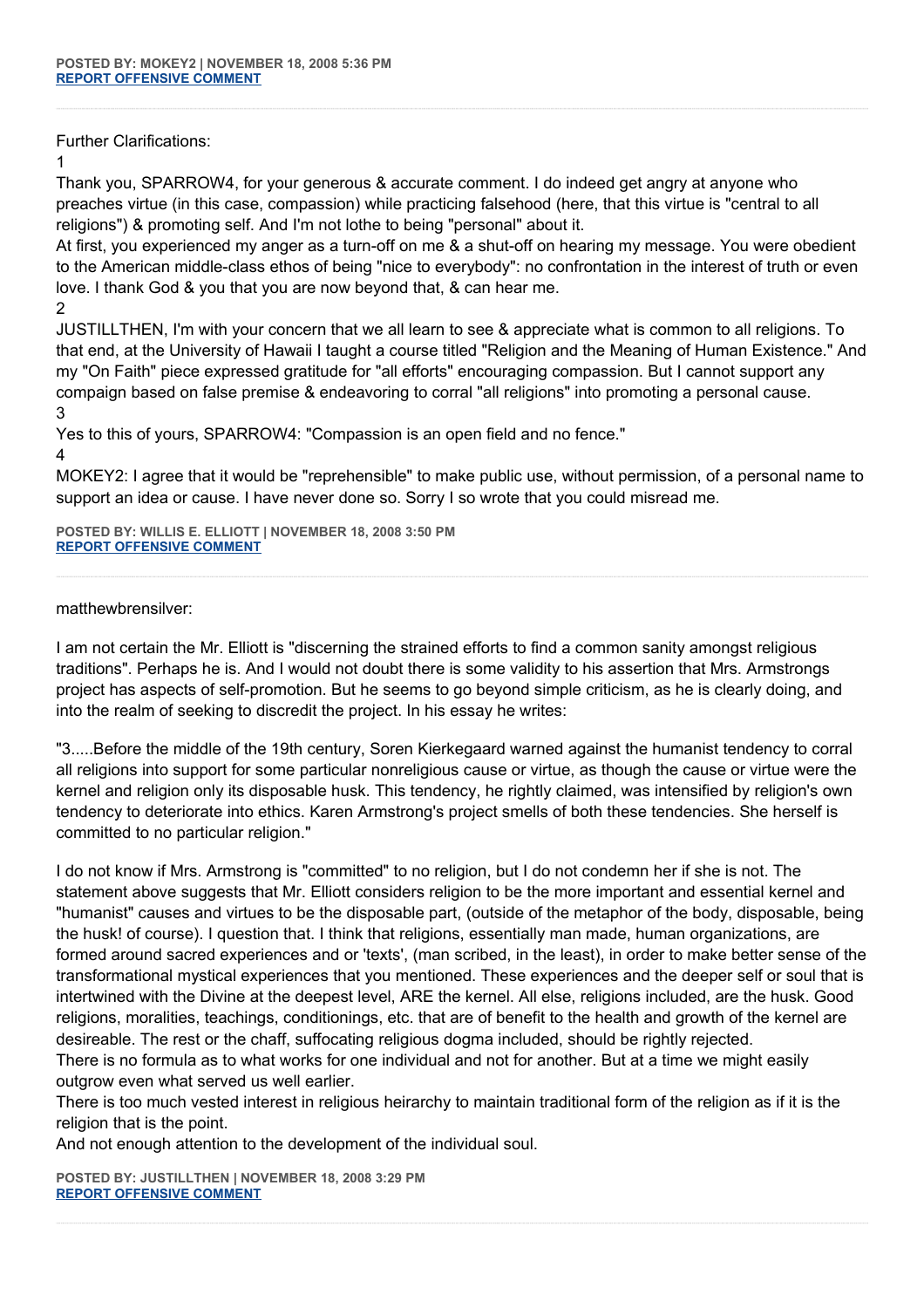Mr. Elliot, I think, is correct in discerning the strained efforts to find a common sanity amongst religious traditions. However, these labored efforts are likely more helpful than the encouragement for religious folks go about finding phrases in their respective holy books that divide humanity and imperil civil society.

If there is, in fact, a genuine experience that is shared across religions, it is the transformational mystical experience. This experience is described in very similar ways by people emerging from very different religious traditions. Interestingly, these experiences tend to produce individuals who speak primarily about interconnection and compassion.

Leaving religion to those who merely try to think their way to god will leave us with a very fragmented world.

**POSTED BY: MATTHEWBRENSILVER | NOVEMBER 18, 2008 2:56 PM [REPORT OFFENSIVE COMMENT](mailto:blogs@washingtonpost.com?subject=On%20Faith%20Panelists%20Blog%20%20%7C%20%20matthewbrensilver%20%20%7C%20%20Compassion%20is%20Not)**

sparrow4:

Thanks for the post.

"I would have liked her to have included those who don't necessarily believe in G-d. After all, some of the purest forms of compassion are practiced by those who do it out of human kinship, not religion."

And I agree. Religion has a way of infusing expectations of outcome, judgements inherent in the belief system, requirements to practice compassion and so pressure to be giving....

Compassion that comes out of the hearts need to reach out and commune with those in need is less encumbered by these weights... Compassion motivated by human kinship can come naturally out of religious conditioning, just as I can learn to love better if I follow certain moral codes than others. Still, pure love feels nicer than 'love' encumbered by a rigid spiritual system. Best, sparrow.

Justin

**POSTED BY: JUSTILLTHEN | NOVEMBER 17, 2008 11:37 PM [REPORT OFFENSIVE COMMENT](mailto:blogs@washingtonpost.com?subject=On%20Faith%20Panelists%20Blog%20%20%7C%20%20justillthen%20%20%7C%20%20Compassion%20is%20Not)**

Sailed right past my question about whether you have an alternative way to encourage more compassion in the world.

A faulty premise in this case, if it is faulty, doesn't have any effect on whether the project can succeed or not. The idea is to promote more compassion. Whether compassion is at the heart of religion is truly irrelevant-the important part is whether they come up with something that actually encourages more compassion. I think it just might do that. I find many of the posts on the site so far to be quite inspiring.

Based on my study of Ms. Armstrong's body of work, I'd take her word over yours on most any religious issue. Have you actually read her work?

**POSTED BY: JLH6789 | NOVEMBER 17, 2008 10:39 PM [REPORT OFFENSIVE COMMENT](mailto:blogs@washingtonpost.com?subject=On%20Faith%20Panelists%20Blog%20%20%7C%20%20jlh6789%20%20%7C%20%20Compassion%20is%20Not)**

It is not a 'wild misfit'. My assertions are based on your interactions with others on previous questions on your site. You specifically told at least one person that you intended to display their postings at one of your sermons with no participatory invitation extended to them so that they can present their side. This leads ultimately to you deciding what other people believe and presenting it as such to a congregation or classroom who doesn't know any better.

That is reprehensible. And indicative of pure arrogance on your part.

**POSTED BY: MOKEY2 | NOVEMBER 17, 2008 7:09 PM [REPORT OFFENSIVE COMMENT](mailto:blogs@washingtonpost.com?subject=On%20Faith%20Panelists%20Blog%20%20%7C%20%20mokey2%20%20%7C%20%20Compassion%20is%20Not)**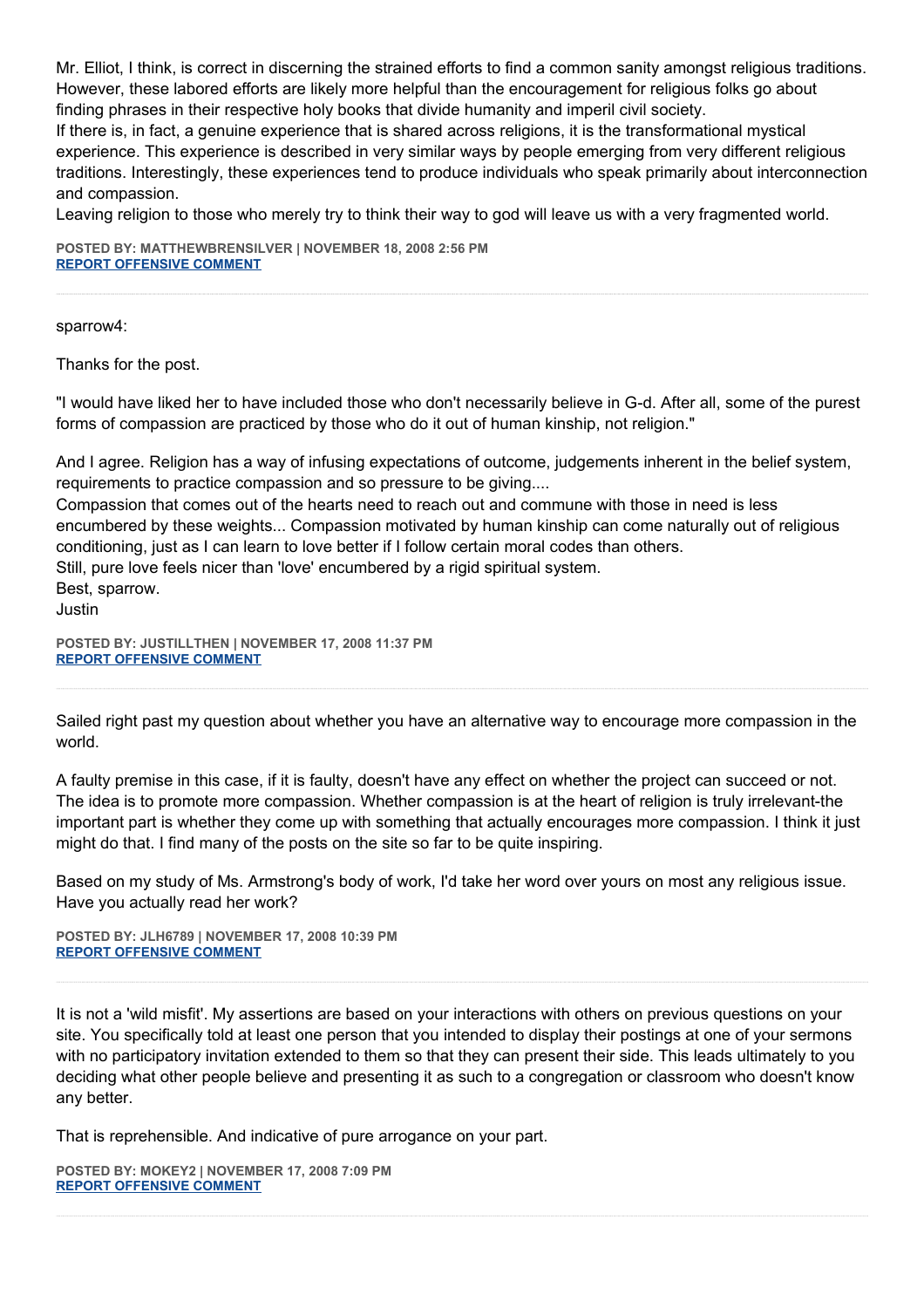justillthen- totally agree. Compassion is part of all religions, and the "other isms" as well. whether it's practiced or not is a different story but I was also surprised at some of the very mean-spirited replies to Ms. Armstrong's call for a charter. I would have liked her to have included those who don't necessarily believe in G-d. After all, some of the purest forms of compassion are practiced by those who do it out of human kinship, not religion.

Whether we are "hard-wired" for compassion, or we do it out of religious teaching, the end result should be the same- helping one another. Maybe it's more to the point to say that compassion isn't a territory you have to stake out and protect. Compassion is an open field and no fence.

**POSTED BY: SPARROW4 | NOVEMBER 17, 2008 6:45 PM [REPORT OFFENSIVE COMMENT](mailto:blogs@washingtonpost.com?subject=On%20Faith%20Panelists%20Blog%20%20%7C%20%20sparrow4%20%20%7C%20%20Compassion%20is%20Not)**

I do not neccessarily agree that compassion is not central in the worlds major religions. It seems to me that in one way or another it is central in the mythic understanding of God or as guidance for spiritual practice. It certainly seems to be the expectation for how one treats those of their own religious affiliation, if not the world in general.

I am not a scholar of religion, though very interested, and do not think that scholarly expertise is required of me to participate here. You clearly believe that Mrs. Armstrong oversteps her bounds by inferring that compassion is universal in religions and calling for a "Charter" based on that 'falsehood'.

Whatever a Charter would be is interesting, perhaps, but more valuable to me is the question of CAN the project be a helpful tool in moving forward meaningful dialogue between people of diverse spiritual beliefs. If so, it is a win. If not, if is a worthy attempt.

I would have to say that of the various guest writers and contributors in On Faith many have been far from encouraging of open dialogue. Some have been straight up discouraging. Perhaps it could be attributed to scholastic differences, or professional infighting or offenses... I have noticed more than a few times clear messages of disregard between guest writers... But I believe that a larger problem is with those who have too deep a vested interest in more exclusive religions, and rue the concept that there MAY BE certain commonality with all religions.

It takes away from something that they may consider specifically owned by their own religion. You state in your clarification #4:

"A starry-eyed improbability. The probability: garbage in, garbage out."

A bit harsh, no? You seem to be writing off the experiment before the outcome, indeed before it has a chance to move off the ground... Is that not some form of sabotage of what could be, (for lay folks at least if not for the 'scholarly'), a valuable excercise in inter-religious communication?

Mr. Colson, well known as a very right leaning fundamentalist, seems to give a thumbs up without falling into Mrs. Armstrongs utopian leanings. Mr. Reynolds took up a sword as he was sure his fundamentalism was being attacked by a demon, and started to "kick the puppy". You seem to ridicule her.

I am amazed that a call to dialogue on compassion brings up for some anything but compassion.

**POSTED BY: JUSTILLTHEN | NOVEMBER 17, 2008 6:17 PM [REPORT OFFENSIVE COMMENT](mailto:blogs@washingtonpost.com?subject=On%20Faith%20Panelists%20Blog%20%20%7C%20%20justillthen%20%20%7C%20%20Compassion%20is%20Not)**

"Compassion is a human reality we're all wired for, and some more than others activate it under various motivations, religion being one. Activated, compassion is a virtue; and a world "charter" promoting it is a good idea. But the charter's appeal should be on the basis of our common humanity, not one motivator - especially not religion, the motivator inclining to disagreements, not world cooperation."

This is what I wanted to know from you. But truthfully in your essay and all your replies what I got most was you have a real anger against Armstrong and obviously it's personal. Once that became obvious it was difficult to get your message. With all your experience and scholarship and expertise, you couldn't have refuted her without insulting her?

you wrote re mokey:"But here's an ironic fact: accusing anybody of self-promotion automatically boomerangs in the public mind." Yet this is exactly what you did when you said "Now, we know the name of the individual source of the compassion charter. The project is polluted with self-promotion."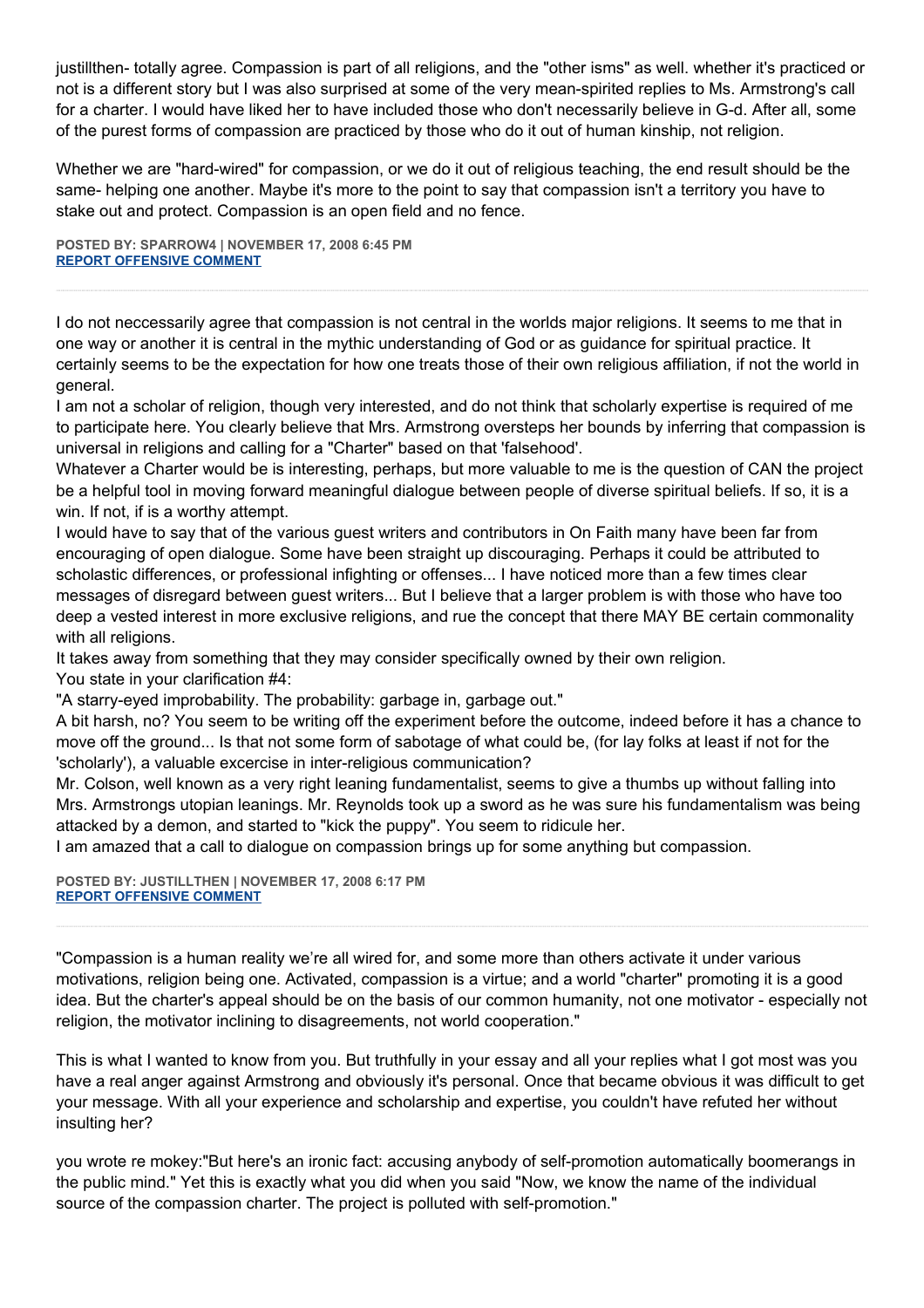thanks for the clarifications - I don't agree with all of them but was certainly kind of you to take the time, not once, but twice, to respond to us.

**POSTED BY: SPARROW4 | NOVEMBER 17, 2008 5:45 PM [REPORT OFFENSIVE COMMENT](mailto:blogs@washingtonpost.com?subject=On%20Faith%20Panelists%20Blog%20%20%7C%20%20sparrow4%20%20%7C%20%20Compassion%20is%20Not)**

# Clarifications:

## 1

No comment (except DANIELINTHELIONSDEN and NORRIEHOYT) has confronted the flat fact that compassion is NOT (as Armstrong affirms) "central to all religions." That negation, in my title, is the clue on how to read my entry.

### 2

Any scholar in religion who premises a world appeal for anything on the basis of a flat error in religion - what can such a scholar be up to? Such a scholar is a disgrace to scholarship and to religion, and I would say so no matter the person's name. To read personal animus into what I wrote is off-subject and unfair.

## 3

Compassion is a human reality we're all wired for, and some more than others activate it under various motivations, religion being one. Activated, compassion is a virtue; and a world "charter" promoting it is a good idea. But the charter's appeal should be on the basis of our common humanity, not one motivator - especially not religion, the motivator inclining to disagreements, not world cooperation.

4

JLH6789 asks "what if the starting premise is wrong if the final result is good?" A starry-eyed improbability. The probability: garbage in, garbage out. / No, I don't think Karen Armstrong is "the wrong person" to propose a world charter on compassion. My complaint was of a wrong premise, not the wrong person. But the particular person is inseparable from the wrong premise, namely, a false generalization about religion, the field of her expertise, on which she repeatedly presents herself as a world authority. Yes, I see it as a sad mix.

## 5

SPARROW4 was looking for a discussion of "the pros and cons of her idea." If by Armstrong's "idea" you mean, stripped down, a world "charter" on compassion, I can't imagine any con. Of course I support the stripped down idea, but I can't support any program based on a false premise.

6

MOKEY2's impression of me is a wild misfit. But here's an ironic fact: accusing anybody of self-promotion automatically boomerangs in the public mind.

# 7

God seeks to bring good out of evil, better out of good, and best out of better. I thank all for their comments. I'll end this comment with the closing words of my entry (or "essay"): "we should all pray and work for world compassion, and be thankful for all efforts toward it. The world aches for it...."

**POSTED BY: WILLIS E. ELLIOTT | NOVEMBER 17, 2008 2:24 PM [REPORT OFFENSIVE COMMENT](mailto:blogs@washingtonpost.com?subject=On%20Faith%20Panelists%20Blog%20%20%7C%20%20Willis%20E.%20Elliott%20%20%7C%20%20Compassion%20is%20Not)**

# Sparrow4,

You hit the nail on the head. This is a guy who seems to think that he is somehow 'qualified' to teach other people's belief systems just because some college hired him to do so. Never mind the fact that like anyone else, he cannot claim to have any understanding other than that which reinforces his 'own' belief system. This man has no business calling himself an 'educator'. I don't care how old he is or who he 'used to know' back in the day.

He holds up other people's beliefs to his congregation as examples of 'how others lose their way' without even bothering to have those people attend and take part in a discussion, leaving things purely one sided.

He's extraordinarily arrogant and self serving and most likely pissed off that he didn't think of this charter first, which leads him to accuse Ms. Armstrong of doing exactly what he does. Self Promotion.

**POSTED BY: MOKEY2 | NOVEMBER 17, 2008 9:54 AM [REPORT OFFENSIVE COMMENT](mailto:blogs@washingtonpost.com?subject=On%20Faith%20Panelists%20Blog%20%20%7C%20%20mokey2%20%20%7C%20%20Compassion%20is%20Not)**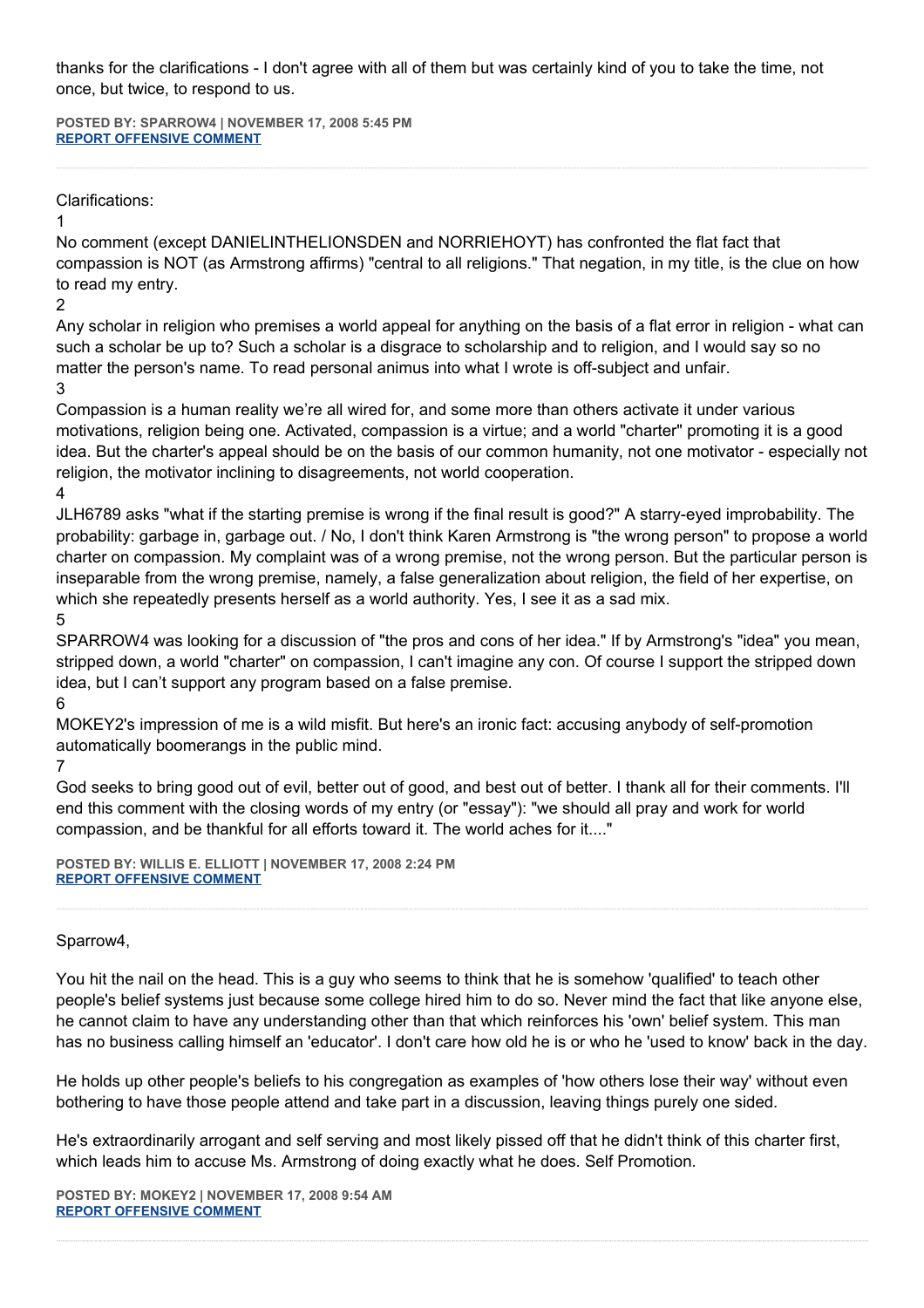Mr. Elliot- it's very obvious you have a bone to pick with Armstrong. and you're very thin skinned. that's your problem. You posted your essay in a blog with a comment column- either you don't understand what that entails or you are just a very grouchy guy. In either case, i was looking for the pros and cons of her idea from people who are supposedly spiritual leaders or teachers. If your essay had been less obviously personally sniping and more informative, i would have gotten something from it.

I particularly thought your comments about those who are "inside" and "outside" religions was very enlightening. In a not-good, territorial, us-vs-them kind of way.

As it is, I repeat, you sound like someone with a bad case of sour grapes, not someone I would look up to for spiritual guidance. And your response to me just reinforces it.

**POSTED BY: SPARROW4 | NOVEMBER 16, 2008 9:16 AM [REPORT OFFENSIVE COMMENT](mailto:blogs@washingtonpost.com?subject=On%20Faith%20Panelists%20Blog%20%20%7C%20%20sparrow4%20%20%7C%20%20Compassion%20is%20Not)**

You don't really seem to disagree with the idea that we need to find ways to inspire more compassion, regardless of religion. It seems you think Karen Armstrong is the wrong person to lead such an effort.

What's your alternative? Do nothing but criticize? Submit some language for the charter and see if you can improve it-anyone can. Withhold judgment until you see what they actually come up with. So what if the starting premise is wrong if the final result is good?

**POSTED BY: JLH6789 | NOVEMBER 16, 2008 8:49 AM [REPORT OFFENSIVE COMMENT](mailto:blogs@washingtonpost.com?subject=On%20Faith%20Panelists%20Blog%20%20%7C%20%20jlh6789%20%20%7C%20%20Compassion%20is%20Not)**

#### TO SPARROW4

What I wrote can indeed be read as you read it, but it was not written in the spirit you attribute to it. 1

You did not comment on the truth factor: Armstrong's claim was a flat falsehood.

2

Armstrong's use of the word "religion" was not, as you claim, "quibbling over semantics." She knew exactly what she was doing from outside "the religions" (i.e., having no personal commitment to any religion): she was ripping off "religion" for her particular ethical project. We who are inside "the religions" don't appreciate being ripped off for non-religious purposes.

3

Eleanor Roosevelt promoted a project of mine, and we had correspondence. No self-promotion in her. I thought of her immediately when confronted with Armstrong's latest self-promo.

4

No free-speech issue. Of course Armstrong has "the right to comment" on anything (including "fundamentalisms"), no matter her personal commitments or projects. And the commented-to have the right to comment on her comments. But your comments seem relevant neither to her project nor to my comments on it and her.

5

I agree with you that "the better question is how should compassion function?" But calling for a "charter" on that basis would not have given her ego the opportunity for implicit self-presentation as a world-authority on religion.

**POSTED BY: WILLIS E. ELLIOTT | NOVEMBER 15, 2008 10:15 PM [REPORT OFFENSIVE COMMENT](mailto:blogs@washingtonpost.com?subject=On%20Faith%20Panelists%20Blog%20%20%7C%20%20Willis%20E.%20Elliott%20%20%7C%20%20Compassion%20is%20Not)**

I think the concept of compassion is found within religion, but has been pointed out, not always lived up to. And I would also extend this to include Humanism, Agnosticism and Atheism, which are not religions, but are still fatih systems, and guidelines in how a person lives out his life. Perhaps the better question is how should compassion function? It seems to mean different things to different religions and codes of living. Perhaps if we had a common understanding of how compassion works within such a diverse, often contentious world we would be better able to implement it.